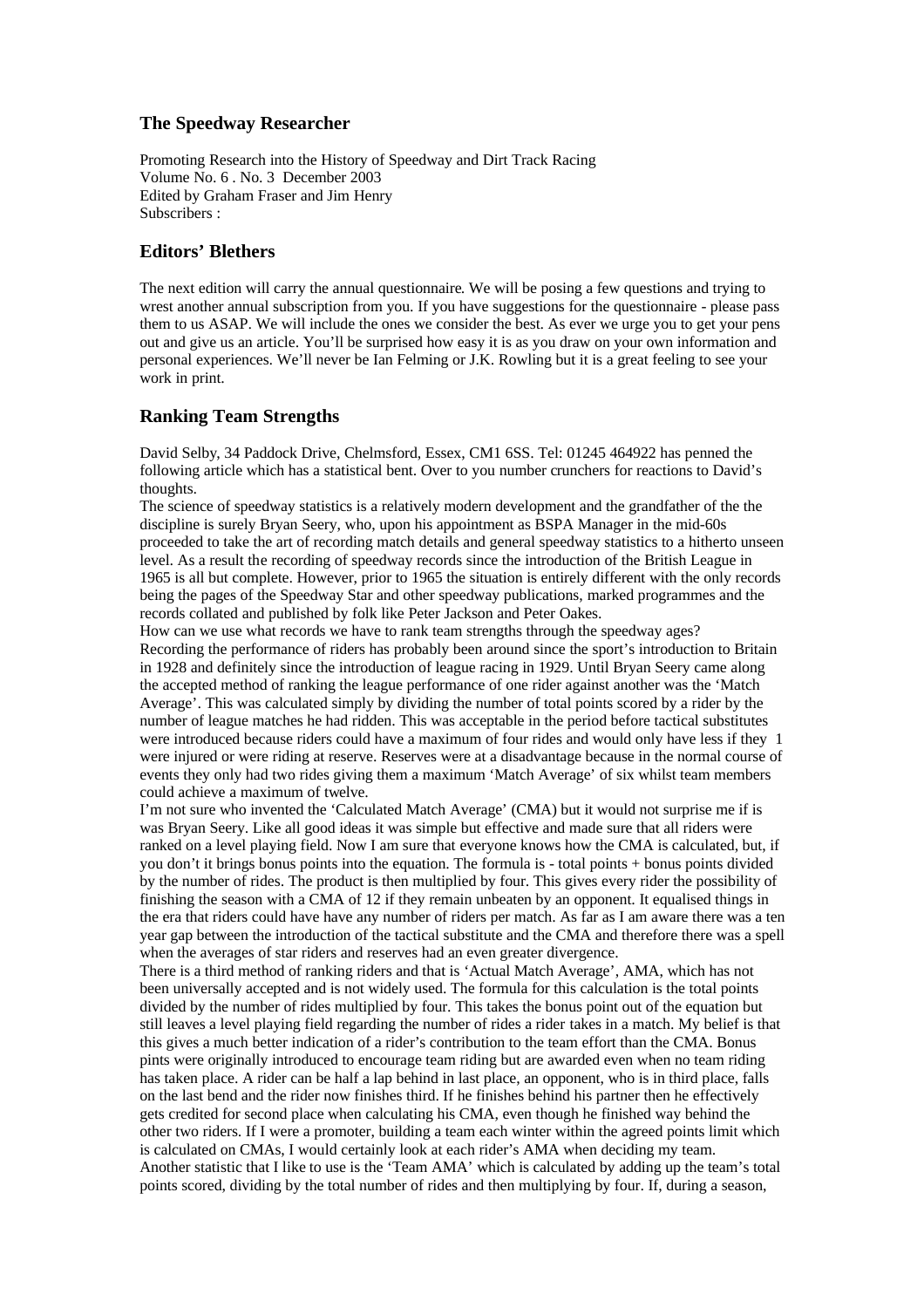there are no dropped points, (i.e. there is a first, second, third finisher in every race) then the maximum 'League AMA' will be 6.00. In effect this doesn't happen because there is always dropped points meaning that 'League AMA' is usually 5.997 or 5.998. If you calculate your team's AMA then if it is above (say) 5.998 you can say that the team is above average or below average if it comes out a less than 5.998.

The Team AMA is a better statistic that the Team CMA because it discounts bonus points and I feel a better guide to assessing team strengths. Take this

2 example that will illustrate the point. Each heat in a 15 heat match is drawn 3 - 3 and finishes red, green, yellow and black. The result will be 45 - 45. Now each team's Team AMA is 6.00 (45/30\*4). However the Team's CMA are 6.00 for the home team  $(45/30*4)$  but  $8.00 (45 + 15/30*4)$  for the visiting team giving an inflated indication of that team's strength.

I believe that the 'Team AMA' can also be used to compare team strengths year on year. Now it will not tell you whether the Ivan Mauger led Belle Vue of the seventies would have beaten the Tommy Price led Wembley of the forties but it will, I believe, allow you to rank teams for different seasons and different eras.

Using Peter Jackson's excellent Speedway Archives publications, I have calculated the 'Team AMA's' for the National League First Division from 1946 until 1954 and the top nine ranked clubs are:-

| Team                       | AMA   | Team                     | AMA   |
|----------------------------|-------|--------------------------|-------|
| Wembley Lions 1954         | 6.954 | Wembley Lions 1952       | 6.948 |
| Wimbledon Dons 1954        | 6.939 | Wembley Lions 1953       | 6.897 |
| Wembley Lions 1947         | 6.873 | Wembley Lions 1951       | 6.853 |
| New Cross Ranger 1948      | 6.753 | Wembley Lions 1950       | 6.717 |
| Wembley Lions 1946         | 6.700 | Birmingham Brummies 1952 | 6.477 |
| The worst ten clubs were:- |       |                          |       |
| Team                       | AMA   | Team                     | AMA   |
| Birmingham Brummies 1954   | 4.985 | Bradford Tudors 1951     | 5.063 |
| Wimbledon Dons 1948        | 5.244 | Bristol Bulldogs 1950    | 5.250 |
| Bradford Boomerangs 1948   | 5.270 | Bristol Bulldogs 1952    | 5.283 |
| West Ham Hammers 1946      | 5.357 | West Ham Hammers 1947    | 5.565 |
| Norwich Stars 1953         | 5.375 | Belle Vue Aces 1954      | 5.386 |
|                            |       |                          |       |

Note: the mean league average AMA for this period was 5.977.

So what do these tables tell us? Well, 1954 was a vintage year with both Wembley Lions and Wimbledon Dons having outstanding years. However, in view of their higher AMA the 1954 Lions with the accolade of best team of this era, despite the fact they finished runners up to the Dons. The 1954 Dons did not even make it into second place because they were pipped by the 1952 Lions! The only champions not to appear in the chart are the 1949 Wembley Lions whilst the two teams appearing who did not win the championship are the 1952 Birmingham Brummies and the aforementioned 1954 Wembley team. The only two Wembley teams that failed to make the top ten were the 1948 and 1949 teams, the latter winning the championship by some nine points.

Whilst the 'Top Ten' chart is dominated by London sides, the 'Worst Ten' is in the main populated by provincial sides. Apart from the 1948 Wimbledon Dons and the 1946 and 1947 West Ham Hammers, all the worst ten clubs are from outside London. All five of the provincial clubs are represented in this table with Bradford and Birmingham appearing twice.

One of the problems in ranking teams is the different rules that have been 3 used over the years. Take gate positions as an example. For a long time teams that were six or more points down after heat four had the choice of gate position, with team members being able to take either position allocated to their team. This resulted in higher averages for the star riders as they invariably took the better starting position whilst the second string or reserve made do with what they got. However, this did not affect the AMAs and adds weight to the argument that this calculation is more appropriate than the CMAs when looking at team strengths.

Other rule variances such as whether tape breaking or touching could count as a ride can be discussed because they happen so infrequently that they do not make any real difference to the end result. The Speedway Star ran a poll to discover who was the best rider of the Millennium. If only Speedway records were more complete we could apply the principle to the 'Team AMA' to see what was the best team of all time, although no doubt if we did, the arguments would rage on for months.

#### **Publications**

Memories of 'North East' Speedway.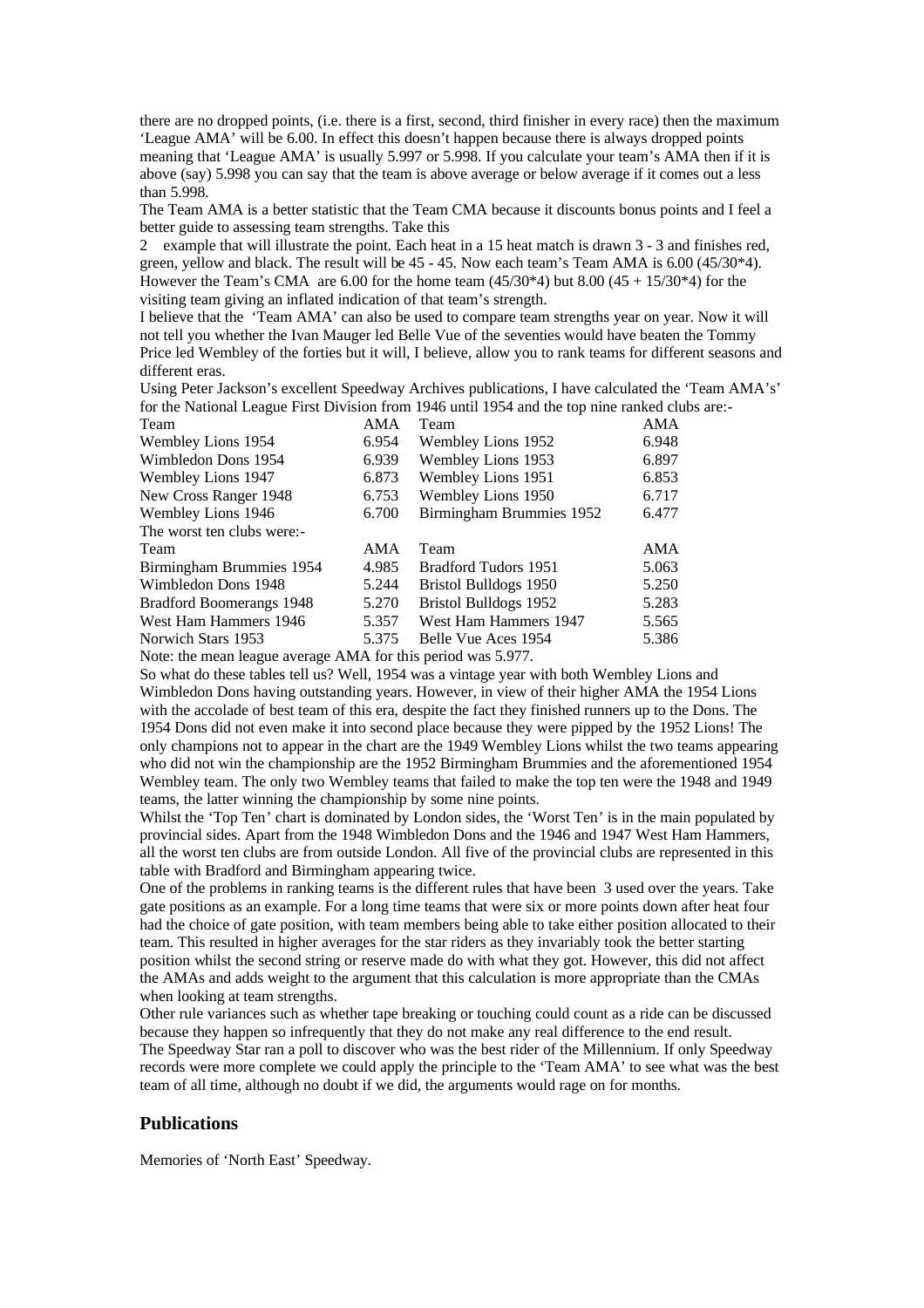Bob Ferry is Mr Sunderland Speedway and as well as publishing booklets on his beloved team and riders, has an interest in North East Speedway in general. This latest booklet is subtitled 'Stars, Diamonds, Bandits, Tigers, Comets and Arrows'. (if you know all these teams then you can claim to know a bit about speedway history - if not then buy this publication.) and as with his previous titles it is self published with Bob's own unique and sometimes quirky memories of speedway. The booklet will offer many reminiscences for North East speedway fans from the 1960s onwards, and you may agree or disagree with many of Bob's memories but this certainly gives the flavour of speedway in this area when it could boast five or six tracks. (Eds - It is good to see Berwick, Newcastle and Workington survive but it would be nice to see the sport return to Sunderland and Middlesbrough. (East Boldon stadium still stands and there is ongoing activity on the Middlesbrough front.) It is unlikely that Ashington, which staged two meetings, will ever surface as a venue again.

For details of how to obtain this booklet contact Bob Ferry on 0191 536 5064 or write to him at 13 West Drive, Cleadon, Sunderland, SR6 7SJ.

Review by Graham Fraser.

#### Speedway in the South East

For some inexplicable reason this book was not reviewed by The Speedway Researcher at the time of its publication earlier this year - so we are pleased to correct that omission and pass on our apologies to the author.

Following on from his previous Tempus speedway regional histories on East

**4** Anglia and London, Norman has here tackled the team / tracks and riders of the South East of England. It covers the major league tracks of High Beech, Eastbourne, Rye House, Hastings, Canterbury, Crayford, Rochester / Romford, Iwade / Sittingbourne, Arena Essex and the Isle of Wight. As if that were not enough you can also read potted histories of minor league tracks at Dagenham, Luton, and Smallford, as well as information on Greenford, Brighton, Portsmouth, and Barnet. There are even mentions of Catford, Staines, Elsetree and Lydd plus six tracks that never quite made it. Now there has to be something of interest to all speedway historians.

As well as covering a large number of tracks and teams in this densely populated region, Norman has also had to cover the tracks from the very beginnings of the sport right up to the most recent, such as Lydd. As ever it is a quality Tempus book profusely illustrated with photographs and illustrations including pre-war photographs and programme covers. Its coverage of many of the short-lived and minor league tracks is welcomed and the Editors of The Speedway Researcher hope that it will stimulate further research on these lesser known venues and perhaps some future dedicated track histories will be published as a result.

This is a welcome addition to the compilation of the history of the speedway tracks in Britain from Tempus and is the most wide ranging volume to date. Highly recommended.

Speedway in the South East by Norman Jacobs. Tempus Publishing Ltd., The Mill, Brimscombe Port, Stroud, Gloucestershire, GL5 2QG - £14.99 + P&P.

Reviewed by Graham Fraser.

50 Greats Bristol Bulldogs Speedway

In a previous book review we said that the 50 Swindon Greats by the same authors surely marked a point where Swindon was the most thoroughly researched and published team in British Speedway (still to come, a second follow up '50 more Swindon Greats' book!). Not to be outdone Robert and Glynn have produced a companion volume on Bristol Speedway to add to the four separate histories Robert has co-produced with John Jarvis for the 1928 - 30, 1936 - 39, 1946 - 49 and 1950 - 53 eras, as well as a Bristol Riders' Index 1936 - 78 (with presumably a further history for the Eastville years to come?). Now this has to be the most complete speedway history for a team with so many reincarnations - truly a labour of love.

50 Bristol Greats is identical in format to the Swindon edition with sections covering rider histories including photographs, plus their Bristol career statistics. Many of the riders are legends from the prewar (Morian Hansen, Cordy Milne and Vic Duggan) and post-war (Phil Crump, Olle Nygren, Bruce Cribb, Nigel Boocock) eras. Some of the names are much less familiar and this reviewer was surprised to see the name of Rol Stobart included (pre-war Barrow, Workington, Preston, Leeds and West Ham) as he had not realised that Rol had ridden for Bristol - some distance from his pre-war Cumbrian 5 home.

50 Greats Bristol Bulldogs Speedway by Robert Bamford and Glynn Shailes - Tempus Publishing Limited  $£12.99 + P&P.$ 

Reviewed by Graham Fraser.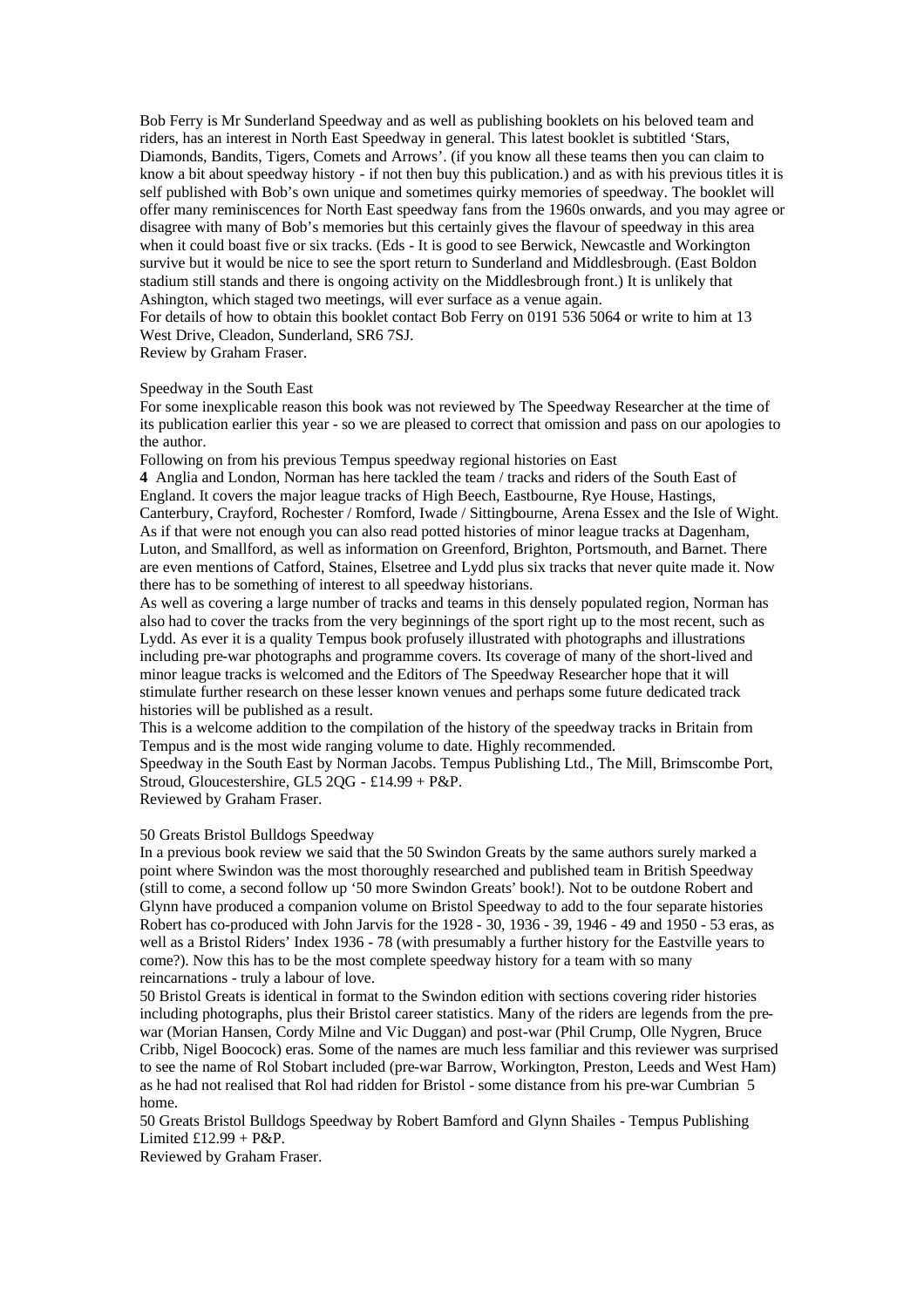White Ghost:The Ken Le Breton Story

There have been many articles about Ken Le Breton and a recent edition of Tales from Scottish Shale (for the uninitiated, an irregular booklet publication from Friends of Edinburgh Speedway each of which covers an aspect of Scottish Speedway history - contact Ian Moultray on 0131 666 2826 for details) was a potted history of the rider known as The White Ghost. His career was short, from 1947 to 1951. He rode very briefly for New Cross before moving north to ride for Newcastle Diamonds in 1947 and 1948 before becoming a big star and living legend at Glasgow Ashfield during 1949 and 1950. Tragedy struck in Australia in January 1951 when Ken was fatally injured in an Australia v England Test Match in Sydney leaving thousands grieving his passing.

Jon Jon White has produced what can probably be described as an official biography because it has the approval of Ken's only remaining sister who provided many of the previously unseen family photographs. This is not just a speedway book but an analysis of much what made the man tick. It details his early life before motorcycles took hold, but from the point where Ken decided that speedway racing was his chosen career path, his life was dominated by the sport. This book catalogues his relatively short but, at times, contradictory life. Its style is unlike any other speedway book this reviewer has come across but it is obviously a sincere tribute to both the man and the speedway legend. The photographs are special, many previously unseen. Ken's career statistics are also appended and there are many tributes and contributions from riders and speedway personalities who knew him. This book is both for those already familiar with Ken's speedway career, as well as the uninitiated who want to know what the fuss was all about.

White Ghost: The Ken Le Breton Story by Jon Jon White - Tempus Publications - £12.99 + P&P. Reviewed by Graham Fraser.

#### **Can You Help?**

Deborah Cherry, 33 Shuttleworth Road, Preston, Lancashire, PR1 6DB Tel: 01772 881105 is looking for information about a Miss Laura West who, according to a press report dated 11.5.1930, was set to make her dirt track debut at a Midlands dirt track that week. It is also possible that Laura raced at Lea Bridge sometime between February and May 1930.

Deborah is also wondering if anyone can help with programme and/or press

6 coverage of Carol and Hortense Williams who are known to have raced at Southampton on 19 and 25 October 1929 and Portsmouth 31 May 1930. Details of their appearances at other meetings in this era would be be appreciated.

Finally - does anyone have a contact address for a Christian Weber, who wrote an article about Fay Taylour's activities in New Zealand.

Stephen Harland, 8 Bramley Parade, Bowesfield Lane, Stockton on Tees, TS18 3JG Tel: 01642 633869 is looking for information on Middlesbrough Speedway in the pre-war era form sources other than the local newspapers (Newcastle newspapers carried some Middlesbrough info. JH). He is looking for photographs - in particular a photo of the 1929 Northern Dirt Track League team. In addition Stephen is looking for a special Speedway Echo on Frank Hodgson published during the 1940s.

Andrew Weltch, 36 Thornbury Close, Rhiwbina, Cardiff, CF14 1UT. Tel: 02920 613614 E-mail WeltchA@cardiff.ac.uk is seeking meeting reports, photos and any other information about the Wales v England midget car meeting at Cardiff on 16.10.1952. He is also looking for results and any other items from the Cavalcade of Speed meeting at Newport on 19.6.1964.

Jim Henry (Co-Editor) is looking for heat details for a second half Tamworth v Fleetwood match 19th October 1948 which was the second half of the Tamworth v Hull match.

#### **The Lanarkshire Eagles**

In the last edition Jim Henry looked at the 1950 - 1952 seasons of the team that was based at The Stadium which was located in Milton Street in the then hub of Scottish steel making, Motherwell. In this article the seasons covered are 1953 and 1954.

The 1953 Eagles lined up much the same as the year before. Veteran Will Lowther hung up his leathers and Bob Lindsay moved on to Edinburgh. In their place came ex-Ashfield Giant Ron Phillips and another ex-Giant, Jimmy Tannock. They joined Gordon McGregor, Noel Watson, Johnny Green, Derek Close, Bluey Scott and Scott Hall.

The opening home fixture was a Best Pair won by Tommy Miller and Larry Lazarus representing Glasgow Tigers. A week later the Eagles thrashed Coventry at The Stadium with Close and Watson on maximums in the opening National League Division Two match. This was followed up by a narrow defeat at Leicester and things were looking promising.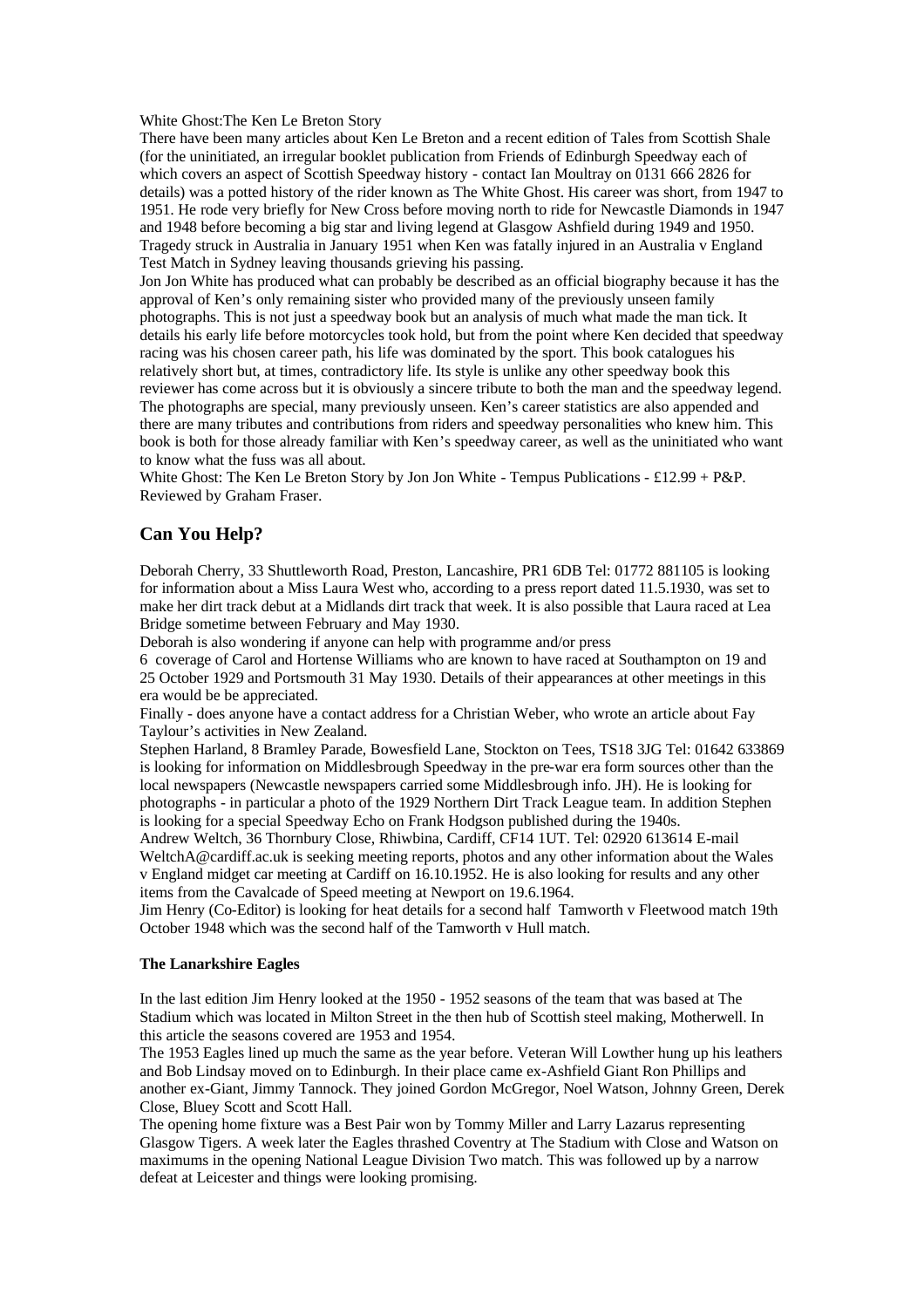Next up at home were Edinburgh Monarchs and they beat an Eagles side suffering from bike problems. This was followed by another narrow away defeat, at Coventry and a thrashing at Poole. Stoke visited on 17th April and were sent home defeated by a big margin but the road proved tough with a big defeat at Wolverhampton and an even bigger one at Yarmouth (23 - 61.) 7

Only Derek Close was showing any consistency - well - consistently good form.

Wolverhampton gave the Eagles a scare. Young Jimmy Tannock was out and in came Bill Dalton. They responded to it by beating Poole and then Leicester by respectable margins. The latter was one of Close's poor displays when he pulled out of two races due to bike failure.

Derek was down on power as Eagles beat Glasgow in a Lanarkshire Cup match, with a side that included Joe Crowther replacing Dalton and Tannock replacing Scott Hall, then scored an immaculate 18 point maximum at Swindon as the visitors lost 46 - 62 in the National Trophy tie first leg. This deficit was overcome at Motherwell, after a big away defeat at Glasgow.

Stoke repaid Eagles on 16th May with a 22 - 59 score and Liverpool showed the Scottish side the way round Stanley Stadium two days later.

Back home and Eagles with Scott Hall back in the side showed Edinburgh a thing or two despite Noel Watson crashing out of the match in heat after a coming together with Bob Mark. It was short-lived joy as they lost to Poole in the first leg of the National Trophy but swung things their way with a storming home win to take the tie on aggregate thanks to Johnny Green who scored paid 18. This earned them the right to face First Division opponents.

A Tuesday night Skelly Trophy meeting went to Tommy Miller and Tommy and Ken McKinlay came back on the Friday to inspire Tigers to a narrow league win at The Stadium. A week later Yarmouth came north and lost 30 - 54.

The familiar not too bad at home but poor away cycle followed with a loss at Old Meadowbank in Edinburgh and a win at home over Stoke by a whopping big 68 - 17. A break in the league action saw a Scottish Championship qualifier shared between Johnny Green and Derek Close before it was back on the road for another thumping, this time at Coventry which put them out of the Queens Cup. Eagles now faced Harringay Racers in the National Trophy and they put on a great display to win the tie. Close and Phillips had great support from Green and McGregor while only Split Waterman made anything of the track to take 14 points.

The return was a different story and Eagles were trashed 85 - 23 at Green Lanes. That was bad enough but they lost Derek Close in a, by then, meaningless nominated race when he crashed with Allan Quinn. This ended Derek's season and seriously weakened the Eagles for the rest of the season. Eagles promoted Jimmy Tannock into the team and brought in Jock Pryde and beat Wolverhampton at home but Jock's stay was short as they signed Guy Allott as his replacement. Against all the odds Eagles beat Glasgow Tigers at home then repeated the dose in a challenge fixture at Ashfield before seeing out July with a narrow Queens Cup win over Poole.

**8** A defeat at Edinburgh was followed by others at Leicester, Stoke, Poole Glasgow White City before they raced to a win over Poole at The Stadium. The last mentioned fixture saw the team field Cyril Cooper at reserve and he scored a reserves maximum - 6.

A Scottish Cup fixture at Edinburgh on 24th August saw them go down by a mere 6 points and defeats on the road at Wolverhampton, Coventry and Yarmouth where they only managed 23 points. Consistency was not trait of Motherwell riders. Rarely did any one man score consistently and two good meetings on the trot were a rarity. For example over the first weekend of September they disposed of Coventry and Leicester with Noel Watson scoring a paid maximum in the first and four paid five in the next.The following week Noel scored 14 but could not prevent Edinburgh winning to effectively put Eagles out of the Queens Cup. The return in Edinburgh was a formality.

Maybe the promotion spoke to the riders but the following week they tore Yarmouth apart then a week later they dumped Edinburgh out of the Scottish Cup with a 61 - 47 win on the night and 112 - 104 on aggregate.

Wee Aussie Noel Watson rode what would be his last match for Eagles against the Bloaters. Noel scored a full maximum. Tragedy would strike during the winter as Noel was fatally injured in Australia.

Eagles closed the season with home and away defeats by Glasgow Tigers in the Scottish Cup final. The 1954 season saw the Eagles line up with Gordon McGregor, Derek Close, Bluey Scott, Johnny Green, Ron Phillips, Cyril Cooper, Scott Hall and big money close season signing Tommy Miller. The opener was a shocker as Jim Lightfoot, then a Coventry find, inspired his team from reserve to a narrow 43 - 41 win at The Stadium. This was followed by a narrow defeat at Edinburgh then whoosh Eagles were airborne.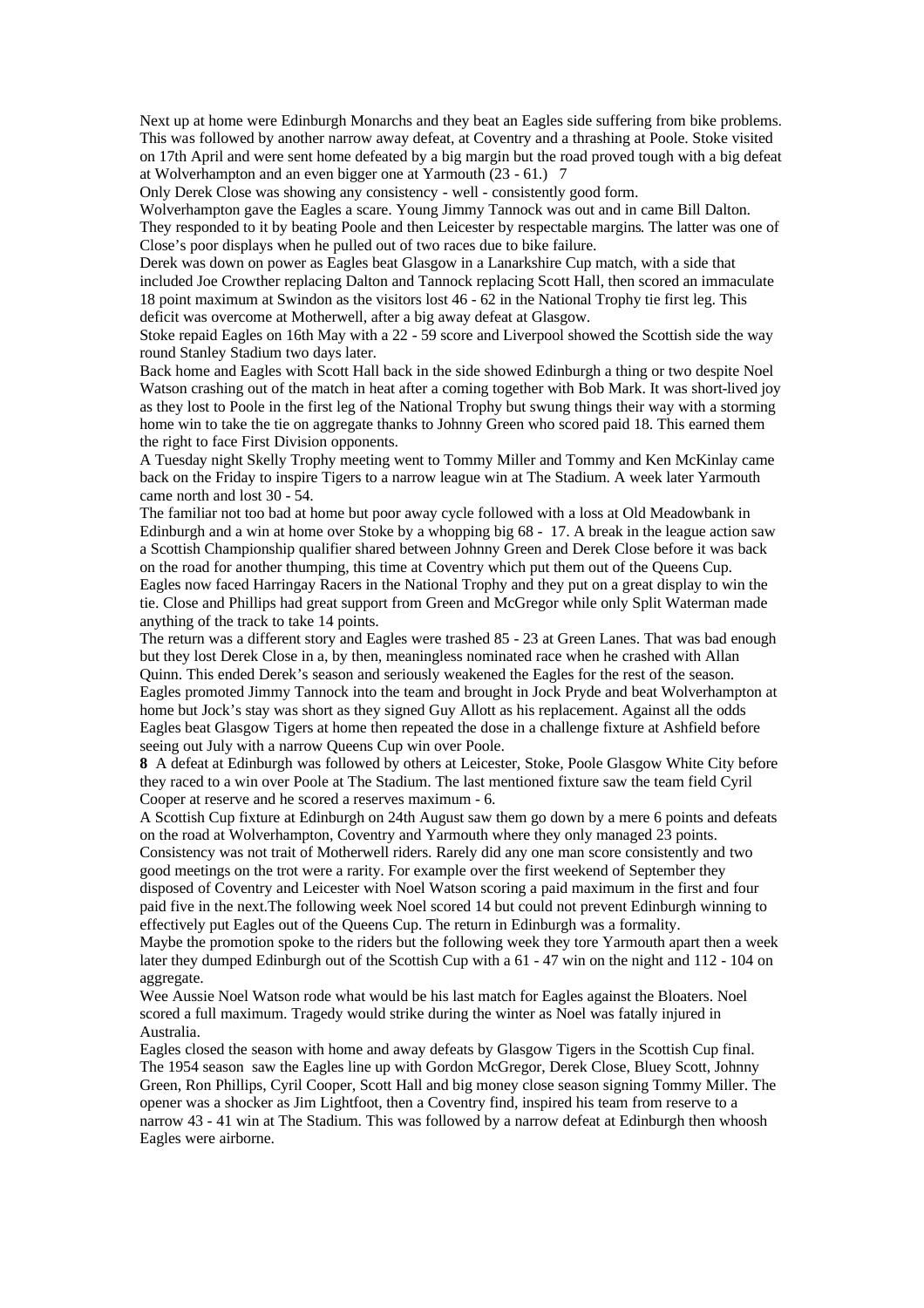They won at Leicester, thumped a weakened and demoralised Glasgow Tigers who were riding their last official fixture before closure and then did enough at The Stadium to put Rayleigh out of the National Trophy on aggregate.

Ipswich copped it in Motherwell and again almost a week later at Foxhall Heath with Larry Lazarus added to the squad the lashed Witches by 32 - 52. Wolverhampton were next at Monmore Green (28 - 56) and Coventry (40 - 43) were repaid at Brandon a night later. Still it went on as Leicester were thrashed at The Stadium (66 - 18).

First Division teams held no fears for the Eagles and Wimbledon went the way of the others and fell 64 - 44 with only Ronnie Moore and Geoff Mardon standing up to the home men.

Monarchs came and went down as Eagles celebrated victory in the North Shield competition they richly deserved to win. Only Tommy Miller was a consistently big scorer but the others played their part as others dipped on the night. Tommy also lost out on the Skelly Trophy, a meeting sponsored by the local car dealers, and Dick Campbell – Edinburgh's Kiwi added his name to 9 the pot. From mid June on Eagles disposed of Rayleigh, Poole and Exeter at home before Derek Close claimed victory from Tommy Miller in the World Championship round..

The second half of July saw Eagles on the road and they lost a Oxford by a barrowlaod as Tommy Miller plunged to a low of 2 and suffered another big defeat at Bristol before suffering a rain off at Swindon.

Back home they salvaged some pride with a big win over Bristol before they suffered their first ever rain off since they opened mid 1950.

Tommy Miller was by now growing ever more unhappy and was wanting away to pursue his career down south. The crowd were not too happy and when Tommy had a poor showing for Scotland at The Stadium, they let him know in no uncertain terms of their displeasure - Tommy was booed. What did he care - he got his wish and moved on to Coventry.

As it was Eagles next fixture was at Brandon and Tommy the Bee blasted his ex-team mates with a maximum return. Doug Templeton was drafted in a reserve. The same team then lost at Poole and Southampton before another big home win, this time over Oxford followed by a similar demolishing of Southampton.

This match saw Bluey Scott sustain an injury in his opening ride which turned out to be the very popular red head's last outing for the Eagles.

Eric Ebbs filled Bluey's slot at Rayleigh as Eagles lost and Motherwell signed Bob Fletcher, ex-Edinburgh, as a replacement in time for at trip to Ipswich where again their vulnerability on the road was exposed by the Witches. Trips to Leicester and Exeter went the same way as Ipswich. September started with a win over Swindon, a rain off against Ipswich, an abandonment of the match

versus Leicester and a win over Coventry when Tommy Miller managed only 10.

Ipswich were rained off again on 1st October but the match, which would be the last league match at Milton Street, was restaged a week later. The fixture against Leicester was never re-staged.

The season had been punctuated with other fixtures, notably midget cars and stock cars, and with the season ending incomplete the writing was on the wall.

The Motherwell promotion were keen to run in 1955 but the southern based teams did not fancy a single meeting trip to Scotland. Motherwell were killed off.

A proposed junior event in 1955 never happened but the track opened for practice by Ian Hoskins in late 1957 and a short open season in 1958. The stadium fell derelict and was demolished. A trotting track was constructed and a few long track type events were staged in the early 1970s. A small track was cut out the centre green and a lone meeting staged after the opener was lost to rain. Jim Henry

**10** Go on - get your pen out and write us an article.

#### **Rider Numbers**

Over the years The Speedway Researcher has set about compiling information on a range of topics. Your response on the cigarette cards was very impressive and resulted in a very comprehensive record on the subject.

Colin Parker, 59 Clinton Lane, Kenilworth, Warwickshire, CV9 Tel: 01926 854852, who is very interested in the pre-war era, provides the following list of the International Speedways Limited Rider Numbers used in 1929 and wonders if anyone can help fill in the gaps.

Whilst in the early days programmes did use helmet colours the riders in each meeting had riding numbers. Most sets of numbers were probably track and meeting specific but International Speedways seem to have set their own listing and used it a a number of tracks they owned. Just for the record the enterprising International Speedways Limited also founded the Speedway News which was essentially about the their activities in the very earliest editions.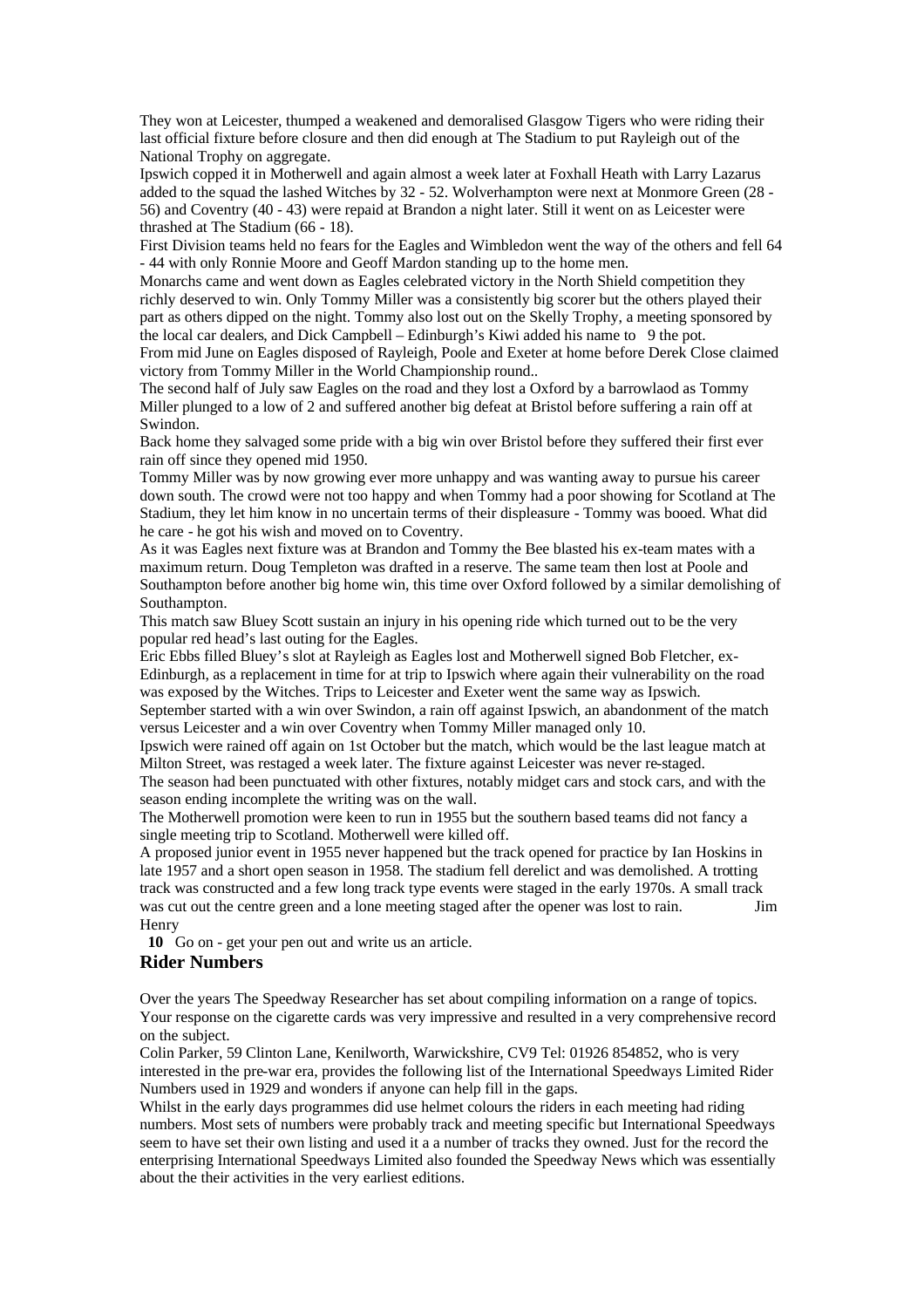| 1. Tommy Croombs                       | 2. Art Pechar                         |
|----------------------------------------|---------------------------------------|
| 3. Jack Parker                         | 4. Sprouts Elder                      |
| 5. Ivor Creek                          | 6. Roger Frogley (Crystal Palace)     |
| 7. Col Stewart (Southampton)           | 8. Frank Arthur                       |
| 9. Harry Taft (Hall Green)             | 10. Ron Johnson                       |
| 11. Vic Huxley                         | 12. Colin Stewart                     |
| 13. Not Used?                          | 14. Jim Kempster (Wimbledon)          |
| 15. Billy Lamont                       | 16. Billy Dallison                    |
| 17. Eric Spencer (Harringay)           | 18. Fred Cooper (Stamford Bridge)     |
| 19.                                    | 20. Max Grosskreutz                   |
| 21. Les Seamore (Stamford Bridge)      | 22. H.H. Ivy (Stamford Bridge)        |
| 23. Don Boswell (Stamford Bridge)      | 24. Jack Ormston                      |
| 25. W.H.ÓBillÓ White (Stamford Bridge) | 26. Jack Barnett (High Beech)         |
| 27.                                    | 28.                                   |
| 29. Arthur Warwick (Stamford Bridge)   | 30.                                   |
| 31. Arthur Willimott (Crystal Palace)  | 32. Lew Lancaster (Coventry)          |
| 33. Wilmot Evans (Coventry)            | 34. Cyril Lord (Coventry)             |
| 35. Alan Sanders (Coventry)            | 36. Dilly Gittens (Coventry)          |
| 37. Bert Perigo (Coventry)             | 38. Jimmy Hayes (Southampton)         |
| 39.                                    | 40. Charlie Wilkins (Stamford Bridge) |
| 41. J. Martin (Coventry)               | 42. Gus Khun (Stamford Bridge)        |
| 43. Buster Frogley (Wembley)           | 44. Buzz Hibberd (West Ham)           |
| 45.                                    | 46.                                   |
| 47. Wal Phillips (Stamford Bridge) 48. |                                       |
|                                        |                                       |

49. Tommy Cullis (Southampton) 50.

The numbers 12 , 34 and 40 could have been used by Eva Asquith, Stan Lemon and Arthur ÒTinyÓ Timms.

51. Tiger Stevenson (West Ham); 53 Les Dallimore (West Ham); 54 Les 11 Blakeborough (Stamford Bridge); 56 Ernie Rickman (Southampton) ; 62 Ed Bradley (West Ham); 63 Mark Sieffert (Wimbledon); 66 R Seward (Southampton); 67 C.S. Barrow (Southampton); 68 Freddie Hore (White City London); 71 Reg Pointer ; 72 Triss Sharp (Crystal Palace); 74 A W. Billy Day (Stamford Bridge); 77 Joe Francis (Crystal Palace); 80 Hilary Buchanan; 83 Syd Edmonds; 89 Nick Nichol (Stamford Bridge); Les Maguire (West Ham); 92 Taffy Williams (West Ham); Dick (L O Les) Bellamy (Stamford Bridge); 99 Jack Barrett (Crystal Palace); 100 T R Wainwright (Southampton); 101 Jack Chiswell; 108 Boyd Pratt (White City London); 109 E Slade-Jones; 110 Colin Watson; 111 Jimmy Stevens; 112 Dank (Frank) Ewen (White City London); 113 Del Foster; 115 Dick Bird; 116 Alf Summersby; 122 O E Sykes (Stamford Bridge); 123 Colin Ford (Stamford Bridge); 124 Fred Ralph (Stamford Bridge); 125 Ray Ralph (Stamford Bridge); 126 Les Ralph (Stamford Bridge); 127 Bert Bolt (Stamford Bridge); 147 Jack Adams (West Ham); 148 Bruce McCallum (Southampton); 149 Sonny Wilson (Stamford Bridge); 150 Wally Trumble;

155 Don Taylor (West Ham); 156 Bluey Wilkinson (West Ham); 157 Reg Bounds (west Ham); 158 Cecil Brown (Southampton); 160 Clarrie Eldridge (Southampton); 161 J R Morris (Southampton); 161 Alb Wakerley (Southampton); 163 Vic Collins (Southampton); 169 Ernie Lister (Southampton); 172 Brian Donkin (Crystal Palace); 185 George Lovick (Crystal Palace); 188 Jimmy Pink (West Ham); 200 R Clark (Southampton);

201 Clem Cort; 202 Will Dennis; 203 Bill Crouch; 204 Les Dearth; 205 Stan Spencer; 206 Cecil Brown; 207 Sid Chambers; 208 Albert Savory; 209 Eric Lister (Southampton); 210 Harry Taft; 211 Frank Goulden (Southampton); 212 Ben Living (Southampton); 214 Reg Heller (West Ham); 217 Don Durrant; 221 Ken Dixon (Stamford Bridge); 251 E Maguire (Stamford Bridge).

# **Hampden Park Remembered**

Howard Jones' latest booklet on defunct tracks covers what was one of the largest capacity stadiums, Hampden Park in Glasgow. I recall my visits there were confined to the spring and autumn as I lived in the city in my student days. The crowds were lost and there was no access to the bends, well unless it came on rain and those on the back straight were allowed into what is known as the Rangers End. Celtic fans were left out in the rain at the east end of the stadium.

The track was a good metre plus above the height of the front terraces and I shudder to think what would happen to anyone crashing through the safety fence.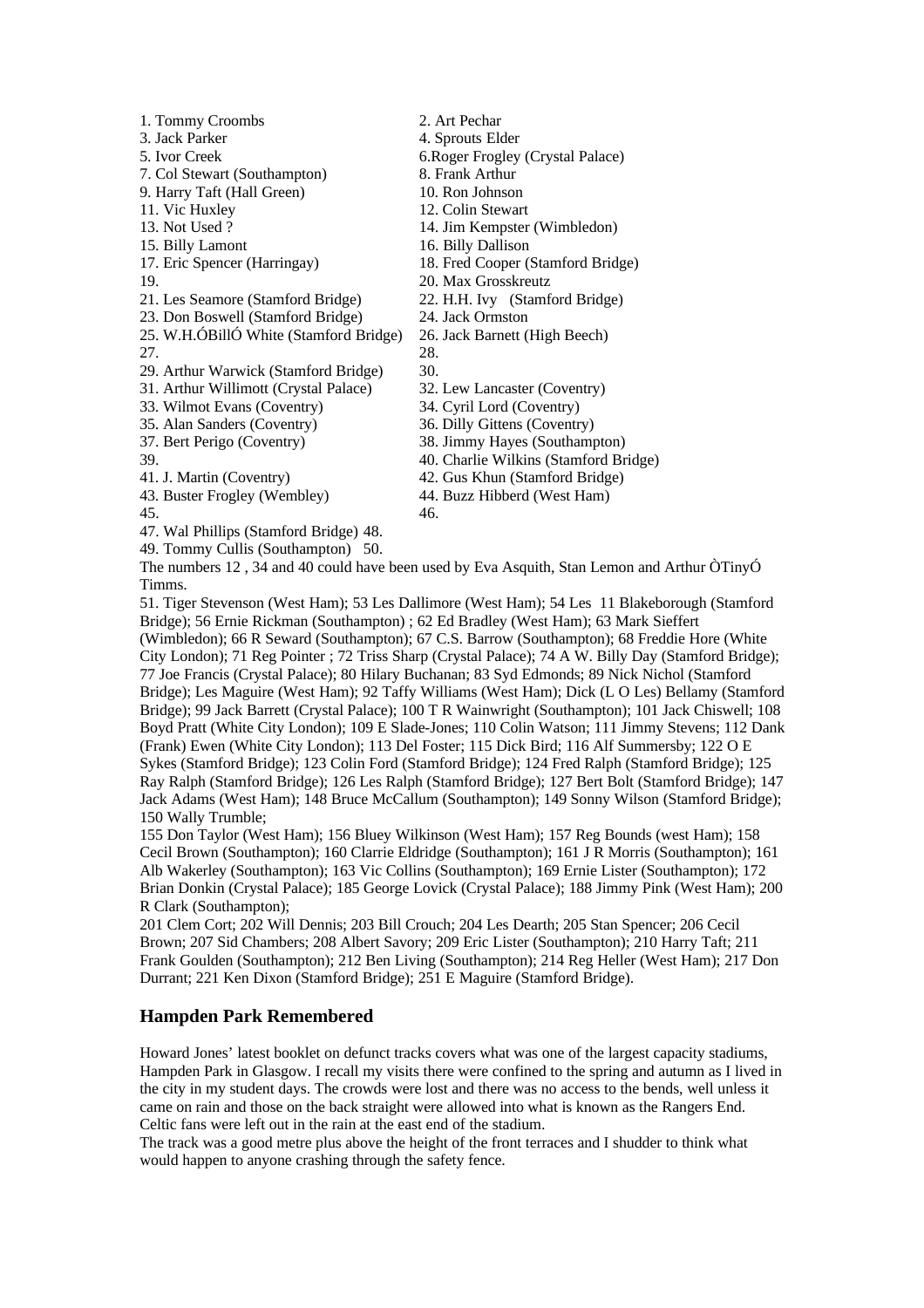Howard has the place well summed up and you can acquire this and the other in print copies from him at SpeedAway Promotions, 16 Poachers Trail, Lytham 14 St Annes, FY8 4FF. £4.50 each or you can subscribe to the series.

## **The Early Days of Suffolk Speedway**

We are indebted to Keith Farman for this article which looks at the speedway in a corner of East Anglia.

The earliest recorded motor cycle racing in Suffolk took place at Portman Road round the Ipswich Football Club pitch in 1904. (This has been claimed by some as the first dirt track event - Editors) In the 1920s the sports days at Benacre had motor cycle races and in one the American 3 Mile Champion appeared. Also road racing had been staged on the Lowestoft sea front.

To help the local riders to race, the Lowestoft Club was formed in 1932. It was local businessmen F.M.Newson, A.S.Povah, J.C. Charlesworth, together with other local enthusiasts who stood security to cover any loss incurred. All the meetings were described or advertised as Speedway, in fact they were all grass tracks but the grass soon got worn down. Nevertheless they were the forerunners of Suffolk Speedway, well before Ipswich came onto the scene in 1951 and Mildenhall a good few years later. Waveney Speed Track 1932

The seeds of the Lowesoft Club had been sown in 1932 when a meeting was held at Oulton Broad (9.4.32.). Fred Leavis, who rode under the assumed name of Arthur Reynolds, was the top rider that day. He was riding for Wimbledon and was also the top rider at The Firs, he would become one of the top riders at the early Suffolk tracks as well. They then opened the Waveney Speed Track at Doles Meadow, Bradwell, a village 8 miles north of Lowestoft and four miles south of Great Yarmouth. Bradwell was in Suffolk in 1932 but with boundary changes it is now in Norfolk.

The first meeting was held on 28.4.32. Nine meetings were held on Saturday afternoons, plus a gala meeting on the Bank Holiday Monday that was ruined by rain. They then ran the next meeting at Crown Meadow, the home of Lowestoft Football Club, but the track was not suitable as it had post and iron railings round the perimeter. It was also far too narrow so they moved back for one more meeting on 20th August at Doles Meadow.

These meetings featured handicap events of one and two miles and six lap races. They also staged track record attempts. Many races were started using the flying start method. Several riders of some note rode at this track including the young Geoff Pymar who would become one of the top stars of the sport. Geoff rode for many teams including Yarmouth in their last stint in 1960 and 1961. Geoff would eventually retire in 1963 and he passed away a year or so ago.

Other riders included Jim Millward (Wembley and Norwich), Arthur Reynolds (aka Fred Leavis) who was the first Norwich captain in 1932 and Jack Smythe (aka(also known as) Jack Sharpe who in 1932 captained Yarmouth in a match against Staines and scored a 12 point maximum).

As the track was a flapper track, operating outside the controls of the ACU 15 the professional riders had to use assumed names. (This occurred in many instances notably at Rochdale and Audenshaw in 1930 - Editors). The London rider, Johnny Bull, who was reported to be 18 stone, was a great favourite but it is unclear what his true identity was. I was at one time certain that he was Bert Gerrish because of a photo of a large rider was signed Bert Gerrish, but Bert's son has told me that he rode as Bert Peters. My latest information is that Bull could have been Eric Spencer, who was a star in 1928 - 29 and then disappeared from the London tracks.

Wal Smith from Newmarket held the one lap record of 22.4 seconds and the two lap record of 48.6 seconds until Smythe, in the last meeting, clocked 22.2 for one lap and 45.0 seconds for two laps. Wal Smith and Jim Millward both came from Newmarket and had very contrasting styles. Jim was a real dirt track rider broadsiding flat out in exciting fashion round the bends. Wal, on the other hand, took the bends extremely steadily but still managed to win many races. Jim was one of the idols of the Bradwell crowd because of the fine sporting spirit he displayed. He was a daring and skilful rider whether winning or losing, he always had a smile.

In the last meeting (20.8.32) two well known dirt track riders appeared, Hal Herbert and Fred Wilkinson, who had made their names at the Leicester Super track. But they were not at home on the grass surface and did not distinguish themselves. Other riders included Wally Banner, Jack Jolly (possibly Jack Newlands, a Norwich rider). The London riders and most of the professional riders plus a few of the top local riders would go on to race at Norwich on the Sunday afternoon.

The meetings attracted several hundred fans who were also given extra events to keep the the interest going. Trick riding by Tricky Newman and his lady partner. Then there was surf riding on dry land, as the announcer put it, which was very popular with the fans. This was a novel event that had riders towing a board with another rider trying to stay on it. Most riders found it convenient to sit but others,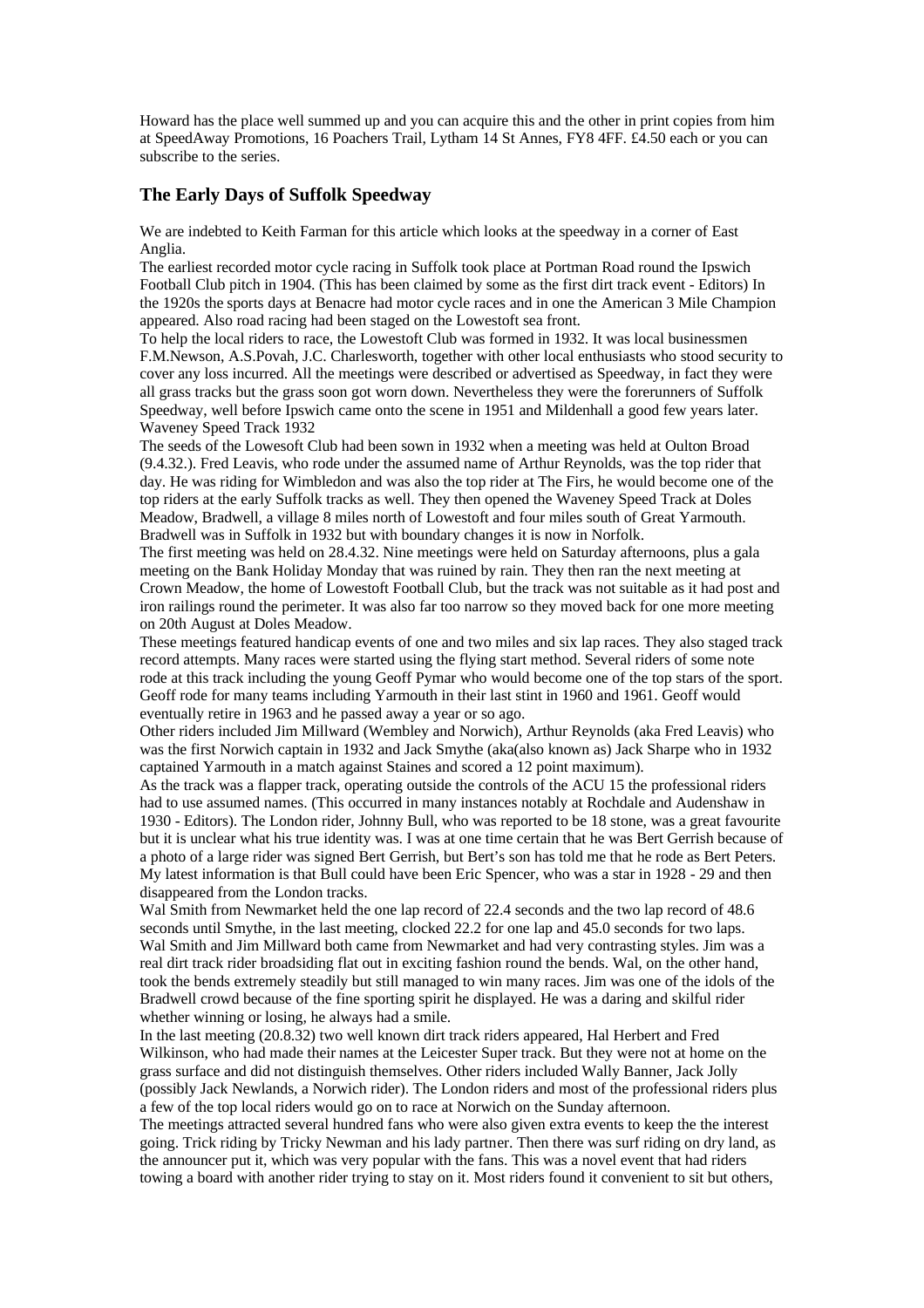who were a bit braver, stood up on the board and, invariably, fell off. The Gala Day also included an old crocks car race, an obstacle race, chariot races and sidecar races. Kessingland Road 1933

In 1933 the venture moved to Kessingland Road Speed Track and was now under the banner of Lowestoft Motor Club. It was under the control of Frederick Newson who was racing manager. Frederick had a nephew, Fred, who was a rider who used the name of Dusty New. Frederick's son Norman helped out in the pits. Once the young Newson spilt some of Jim Millward's fuel and Jim got very grumpy about it.

The club Committee held their meetings in the Adelaide Arms, a pub in Lowestoft High Street that was owned by Roy Munnings' father. (This pub was bombed during the war.) Committe meetings were also held at Crown Meadow 16 Store which was located next to the football ground. This was an off-licence and general store which was owned by Frederick Newson's wife.

The first meeting was held on 2nd July 1933 when 22 riders were contracted to appear. Altogether 7 meetings at this venue were reported in the contemporary press. The track was advertised as the only real Australian Motor Cycle track in England and was called the track by the Silver Sea.

The third meeting had a special event, England v Australia. Was this the first ever Test match in Suffolk? Not really !! The Australian team won the event thanks to magnificent riding from Wal Smith who had previously been credited with coming from Newmarket. Smith would go on to race for the Norwich team.

Joe Linn, Tom Hall, Speedy Williams, Herb Peters, Bill Jackson, Hal Ford, Joe Brown and Wal Smith were among the names advertised for the fifth meeting on 6th August.

Amongst the most successful riders was Freddie Jones who had a number of wins. He was a local fish monger who had a motorcycle with a large custom built sidecar that he used for transporting fish. The same sidecar was used for transporting his 350cc BSA to the track. (No such thing as food hygiene rules in these days.)

Again the top riders rode under assumed names. Joe Lyons was billed as coming from Australia and London, suggesting that he was attached to one of the London Clubs, was the top rider. Joe Linn (London) and Speedy Williams (possibly Jerry Williams), Tom Hall, Herb Peters (Bert Gerrish), Bill Jackson, Hal Ford, Joe Brown were almost certainly, like Linn, attached to London teams. A 'new' find, George Rownet did well in the second last meeting, as did Wal Smith and Arthur Reynolds (Fred Leavis.)

Two great characters were Johnny Bull and Spike Rhiando. They would arrive on the Saturday night in an old furniture van with a blonde beauty who seemed a bit too old for them. The three would sleep rough overnight.

Johnny Bull seemed a far too big to be a rider, dwarfing his bike. Nevertheless he was a good speedway rider but, possibly because of his weight, he did suffer from a lot of machine trouble. Spike Rhiando was a good looking wiry little fellow. He was billed as an Italian rider but was certainly from the USA. His parents had been trapeze artists in Canada and Spike was part of this act, being thrown from one to another. Seeing little future in that he had drifted into jalopy racing. He made some money, got on to the American dirt track circuit, saved hard, and, eventually got to England. Spike was injured in a spill in the second meeting and was kept in hospital for six days. At the next meeting a collection held for him during the interval raised the sum of £8 and three shillings (£8.15) which was presented to him at his next appearance at the track. £8.15 was a great sum in these days proving certainly that he was very popular with the fans. Spike later became a star of Midget Car racing and after the War he made a lot of money in the ill-fated 17 groundnut scheme of the Atlee Government of 1945.

The local riders had their own novice races featuring riders such as A.Storey, Jack English, Jack Fordham, Ted English, Freddie Jones, Alf Sadler and Dusty New who's names feature in the contemporary reports.

The advert for 13 August was interesting. It proclaimed Real Speedway Racing and encouraged people to 'Come and see the Pakefield Terror.' It was, however, silent on the identity of the rider. It could well have been Wal Smith the track record holder or another of the well known London imports.

The meeting for 20 August was advertised as 'Thrilling Speedway' and encouraged spectators to come and see famous riders including those breakneck two, Joe Linn and Wal Smith.

The admission to the meetings was one shilling and sixpence (7.5p) with boys being charged two pence (about 1p.). The car parking was free. However, the local press failed to carry any information about this meeting. It is possible that the event was rained off as the ground was boggy due to natural springs and it is possible the meeting was rained off due to rain.

About this time Norwich started to advertise their venture as the only real dirt track in East Anglia at which recognised dirt track riders appeared.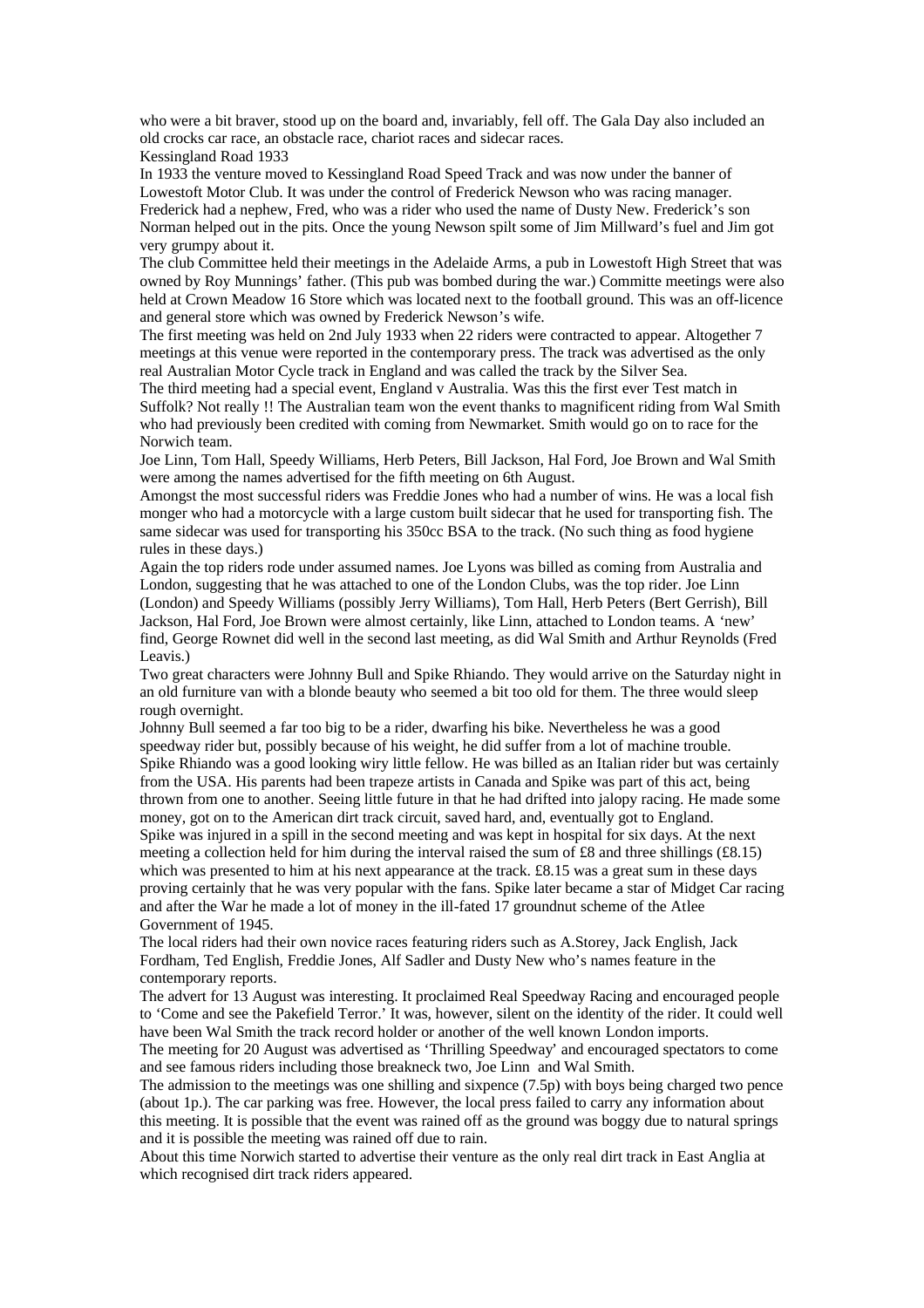To Be Continued.

#### **Grass Track or Dirt Track?**

How to categorise these events is a never ending source of debate. We would suggest - again to be argued - that if the meeting started on track that was a green field, it is a grass track. However, if the bends were devoid of grass before the racing started, then it was a dirt track. Over to you if you don't agree.

#### **Norman Street**

Fred Paul, 6 Horsepool Road, Sheviock, Torpoint, Cornwall, PL11 3EP writes to us as follows: As a schoolboy, one of my favourite riders was Norman Street, former captain of St Austell in the 1950s. I first saw him at Plymouth in 1948 riding for Hastings. Then St Austell Gulls joined the Third Division in 1950 and Norman became their captain and became my idol for the next four seasons. He was a prolific scorer for the Gulls in 1950 when they nearly closed for the first time. The next we hear of him is at Eastbourne in the newly formed and rather small Southern Area League. However, he was far too good for this standard of racing and was not allowed to continue by the powers that be at the time. He then seems to have disappeared completely. I have since heard that he now lives on the Isle of Wight. Where is Norman Street now? Anyone with

**18** information should drop a line to Fred.

#### **Newsplan**

We continue with the information on the location of newspapers contained in the Newsplan publications. This time we look at Report of the Newsplan Project in the East Midlands. April 1987 - July 1988 by Ruth Gordon - Published by the British Library. (There is a Newsplan 2000 exercise which involves the filming of local newspapers. Will give a bit more details of this in due course. Cambridge Evening News [Cambridge University Library 1928 onwards, Cambridge Library 1928]; Cambridgeshire Times and March Advertiser [Cambridge Library 170 onwards]; Cambridgeshire Weekly Times [Cambridge Library 1981 onwards]; Peterborough Advertiser [Peterborough Library 1968 onwards & Peterborough Evening Times Offices 1948 onwards]; Peterborough Standard [Peterborough Library 1928 onwards];

Wisbech Advertiser [Fen Advertiser Office 1928 - 1971, Wisbech Museum 1928 - 1944, Wisbech Library 1928 - 1964]; Buxton Advertiser [Buxton Library 1994 onwards]; Buxton Times [Buxton Library 1994 onwards]; Derby Evening Telegraph [Burton on Trent Library 1948 - 1977, Derby Local Studies Library 1957 onwards]; Derby Express [Derby Local Studies Library 1986 onwards]; Derby Mercury [Derby Local Studies Library 1928 - 1933]; Derby Reporter [Derby Local Studies Library 1928 - 1930]; Derby Advertiser and Journal [Derby Local Studies Library 1928 - 1976]; Derbyshire Times [Chesterfield Library 1928 onwards]; Football Express [Chesterfield Library 1928 - 1933]; Long Eaton Advertiser [ Derbyshire Records Office 1928 - 1929, Long Eaton Library 1930 onwards]; Leicester Chronicle [ Leicester Library 1928 - 1979]; Leicester Football Mail [ Leicester Library 1928 - 1931]; Leicester Mail [ Leicester Library 1928 - 1963 & 1982 onwards]; Leicester Mail Sports [Leicester Library 1931 - 1963]; Leicester Mercury [ Leicester Library 1928 onwards]; Leicester Mercury Sports Mail [Leicester Library 1976 onwards, Leicester Mercury Office 1928 onwards - with gaps]; Melton (Mowbry) Times [ Melton Library 1928 - 1981, Leicester Library 1928 - 1981]; Boston Target [Boston & Sleaford Target Office 1984 onwards]; Skegness Extra [Skegness Library 1998 onwards]; Skegness News [Skegness Library 1998 onwards]; Skegness Standard [Skegness library 1998 onwards]; Eastern Daily Press [Norwich Library 1928 - 1978]; Eastern Football News [Norwich Library 1954 onwards]; Kings Lynn Leader [Kings Lynn Library 1988 onwards]; Lynn News and Advertiser [Kings Lynn Library 1944 onwards]; Norfolk Chronicle or the Norfolk Gazette [Norwich Library 1928 - 1955]; Norfolk Leader [Kings Lynn Library 1986 onwards]; Norfolk News [Norwich Library 1949 - 1961]; Yarmouth Free Press [Great Yarmouth Library 1928 - 1939]; Yarmouth Mercury, Gorleston Herald and North Norfolk Advertiser [Great Yarmouth Library 1928 onwards]; Evening Herald & Daily Chronicle & Advertiser for Northampton District [Northampton 19 Library HQ 1928 - 1931]; Football Echo (Northampton) [Northampton Library HQ 1928 - 1939]; Mercury & Herald [Northampton Library HQ 1928 onwards]; Milton Keynes Gazette [Brackly Library 1978 onwards]; Northampton Herald [Northampton Library HQ 1928 - 1931]; Northampton Mercury Daily Reporter [Northampton Library HQ 1928 - 1931]; Northamptonshire Evening Telegraph [Kettering Library 1928 onwards]; Evening Post (Nottingham) [Nottingham Library 1928 onwards]; Mansfield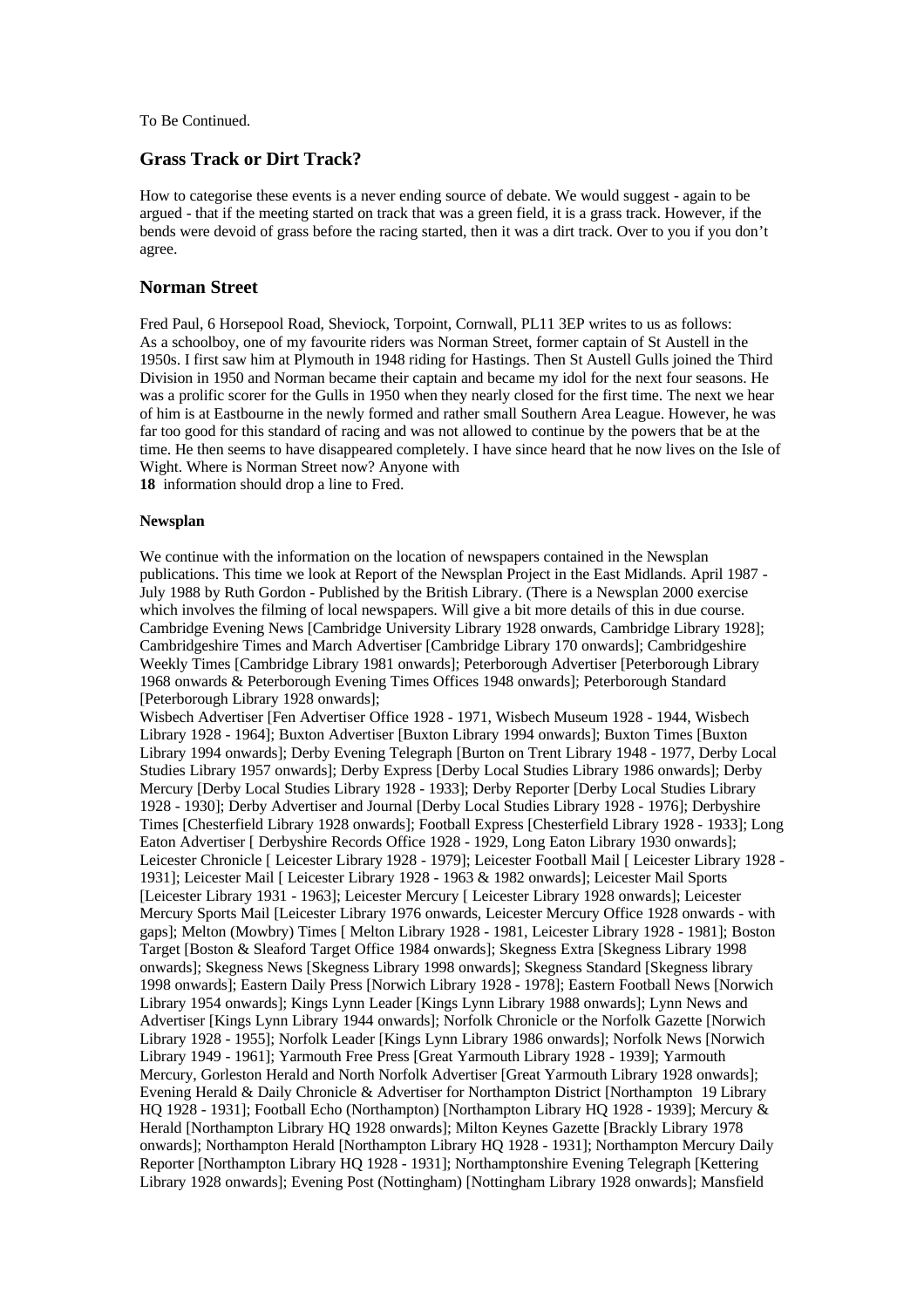and North Notts Advertiser [Mansfield Library 1928]; Nottingham Daily Express [Nottingham Library 1928 - 1953]; Nottingham Daily Guardian [Nottingham Evening Post Office 1928 - 1953]; Nottingham Evening News [Nottingham Library 1928 - 1955]; Nottinghamshire Guardian [Nottingham Library 1928, 1930 - 1932, 1934]; Evening Star [Suffolk Records Office 1928 onwards with some gaps]; Ipswich Mercury [Suffolk Records Office 1980 - 1983]; Lowestoft Journal [Eastern Counties Newspaper Office 1928 onwards, Suffolk Records Office 1928 onwards]; Newmarket Journal [Suffolk Records Office 1928 onwards]; Lowestoft Mercury, Oulton Broad and Waveney Valley Advertiser [Suffolk Records Office 1937 - 1939]; Newmarket Weekly News [Cambridge University Library 1981 onwards, Newspaper Office 1981 onwards]; Suffolk Chronicle and Weekly General Advertiser and County Express [Newspaper Office 1928 - 1980, Suffolk Records Office 1928 - 1980].

## Farewell Trelawny

I always think that the closure of a speedway track should be likened to a death in the family. We cannot let the passing of that unusual speedway in the quarry and the adjacent azure blue lake go without saying goodbye. It was unique - where else have you seen notices advising you not to climb the walls?

I only visited the track once (and apart from making a complete fool of myself as I fell my length before executing a shoulder bashing dive forward roll when Brian Turner's bike started unexpectedly) and I have fond memories of a pleasant wee raceway that provided some good racing. In view of the time between the closure of the Cornish Stadium and the opening of the Moto Parc I sincerely hope that we will see the Trelawny Tigers back in the Premier League next season at an new venue. Graham and I wish you Cornish lads the very best wishes in finding a new venue. Jim Henry

## **Speedway at the Summer School**

Unlikely as it may seem but Planners get together each year for a Summer School. This year it was held at Bangor in North Wales and one of the evening speakers was a planner called Richard Fordam, who is based in the Newcastle

20 area and who gave an evening talk about motor cycle sports and speedway was given a mention. No he isn't against the sport - far from it - Richard is actually keen to promote the virtues of motor and motor cycle sports.

From all reports his talk was very well received by the audience of fellow planners. Jim Henry

## **For the Programme Purists**

You may or not be aware that Edinburgh has been using seven different programme covers this year. Each cover features a different member of the original Monarchs septet. Now, just to complicate matters - from the Glasgow Premier meeting onwards the meetings have featured two different covers for each meeting. The Monarchs have added another cover to celebrate the team winning the Premier League. The programme for King's Lynn match featured the special League winners cover and this a thoughtful idea of a white wrap round which looked like they wanted to keep the cover in pristine condition. It turns out that the white wrap round was, in fact, a wrap to deal with slow drying ink. Whilst The Speedway Researcher is not into collecting memorabilia we are happy to pass on information about unusual situations like this to our readers, many of whom do collect such items. Editors

## **Can You Help 2**

Stewart Smith, May Cottage, Beaulieu Road, Dibden Purlieu, Hampshire, SO45 4PT Tel: work 02380 574 725 mobile 0773 669 1471 E-mail stewart@ocean-ss.com asks if anyone has any information about a rider called Ronald Hilary. Stewart thinks he was connected with Wembley Lions in the 1930. Roger Beaman, 47 Peel Way, Tividale Oldbury, West Midlands, B69 3JX. Tel: 0121 532 8614 is seeking second half details for the home meetings at Cradley Heath. 1949 1.4 v Sheffield; 16.4 v Fleetwood; 29.4 v Southampton; 20.5 v Odsal; 27.5 v Newcastle; 3.6 v Ashfield; 17.6 v Edinburgh; 24.6 v Walthamstow; 1.7 v Coventry; 22.7 v Norwich; 29.7 v Edinburgh; 30.7 v Ashfield; 12.8 v Newcastle; 19.8 v Fleetwood; 17.9 v Sheffield; 23.9 v Ashfield; 7.10 v Walthamstow. 1950 10.4 v Plymouth; 24.4 v Norwich; 24.6 v Birmingham; 3.7 v Coventry; 4.9 v White City (Glasgow); 11.9 v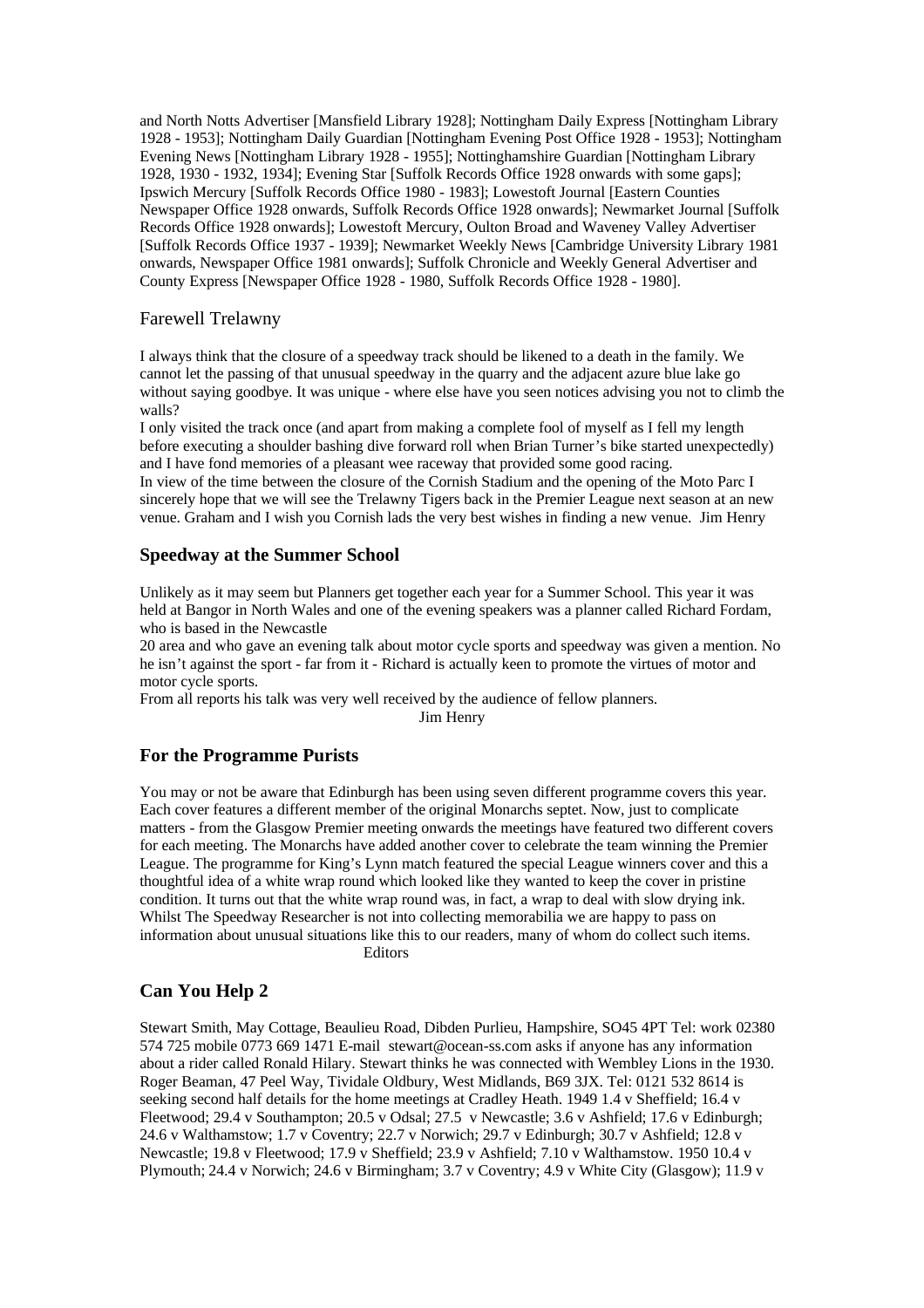Fleetwood; 2.10 v Southampton. 1951 26,3 v Hunt's Team; 2.4 v Stoke; 9.4 v Leicester; 16.4 v Leicester; 21.4 v Kangaroos; 7.5 v Sheffield; 12.5 v Liverpool; 14.5 v Southampton; 11.6 v Ashfield; 18.6 v White City (Glasgow); 23.6 v Newcastle; 30.6 v Liverpool; 9.7 v Norwich; 6.8 v Leicester; 24.8 v Fleetwood; 7.9 v Walthamstow; 14.9 v Halifax; 21.9 v Birmingham. 1952 25.4 v Yarmouth; 9.5 v Stoke; 7.6 v Motherwell; 20.6 21 v Edinburgh; 27.6 v Poole; 5.7 v Motherwell; 18.7 v Oxford; 4.8 v Leicester; 15.8 v Liverpool; 5.9 v Stoke; 19.9 v Edinburgh; 26.9 v Ashfield; 3.10 v Poole. Phil Hood, 21 Riverside Gardens, Thorpe Meadows, Peterborough, PE3 6GE Tel: 01733 347725 is looking for the date of and full heat details for a Birmingham v Newcastle North Cup match staged early in the 1938 season. He is also looking for full heat details of 1938 Newcastle matches at Hackney Wick 25.6; at Lea Bridge 19.9, and at Leeds 13.10. He is seeking full heat details for the following meetings at Newcastle 1938 North v London 19.9. 1939 v Middlesbrough 24.4, and v Bristol 24.7. Phil is seeking details of the 4th placed men for the following Newcastle home meetings: 1938 v Belle Vue Reserves 2.5; v West Ham 9.5; West Ham v Belle Vue 16.5; v Norwich 23.5; v Sheffield 30.5; v World Championship Round 7.6; v West Ham 13.6; v Belle Vue Reserves 20.6; v Leeds 27.6; v Hackney Wick 4.7; England v Dominions 11.7; v West Ham 18.7; v Leeds 25.7; v Birmingham 1.8; v Sheffield 8.8; v Norwich 15.8; v Southampton 22.8; v Sheffield 29.8; v Lea Bridge 5.9; v Sheffield 5.9; v v Birmingham 26.9; and, v Leeds 10.10.

John Chaplin, Drakes Cottage, West Street, Clipsham, Rutland, LE15 7SJ. Tel 01780 410394 E-mail vintage.mags3@btopenworld.com is working on a book on Ove Fundin. He is seeking personal anecdotes about Ove from any source. He is also seeking further details about two particular incidents. The first was in 1958 when Ove was apparently warned by the referee before a Match Race Championship decider against Brian Crutcher at Wimbledon. Norwich protested because he was warned before racing had taken place. Does anyone know why he was warned? The second was in 1960. In the Gold Cup Final at Wimbledon there was an on track 'incident' between Ove and Ron How to which the crowd took exception and Ove had to be escorted from the stadium by the police. He is reported to have given back the winners trophy. Does anyone know what happened to the trophy?

#### **Ole! 1949 Style**

Alan Jones, our Leicester expert, has sent us an interesting item about Bob Greaves who went to ride in Spain in 1950. The Ole therefore has nothing to do with the Great Dane.

Bob Greaves spent much of his early riding career on the grass speedways of Holbeach, March, Wisbech, Ely and Peterborough, He had obtained second half rides at Norwich and Tamworth during 1946 - 47 and this led on to Coventry where he broke into the Bees team a year later. His stay at Brandon was brief and in April 1949 he secured a booking to ride at Leicester but fell in the scratch race, which turned out to be his only ride at Blackbird Road. Now out 22 of contract, his future did not look promising but his luck was soon to change with an unexpected opportunity.

Bob heard that representatives from the 'Estadio Metropolitano' Dirt Track in Madrid had approached the Speedway Riders Association and offered 2 month contracts to any British riders not tied to a team. The offer seemed too good to ignore and along with Leicester based Len Altobell and Cliff Crothers, who had ridden for Wombwell the previous year, travelled to the SRA offices in London to find out more about the offer.

The thought of racing speedway in Spain must have really appealed, but Bob told Alan that the trio were a little apprehensive of what they might experience of life under General Franco. Nevertheless, when they arrived in London, Split Waterman met them and he encouraged the three riders to go and stated that if it were not for his contractual ties, he would have himself go out there to race. The terms of the contract on offer appeared to be very lucrative which included all expenses paid for travel and hotel accommodation. On top of this, the riders would receive a weekly wage of 300 pesetas, which put them in the earning bracket of a bank manager's wage in those days, and, of course they could add whatever they earned from the points they scored. The prize for winning a heat was 100 pesetas, rising to 125 pesetas for the semi-final and 1000 pesetas for finishing first in the final. In addition the group were asked to take a spare bike with them to loan out to the Spanish riders for a fee of 200 pesetas per meeting.

On arrival in Madrid the British party, which had grown to six with the inclusion of John Hayles, Maurice Hutchins and Bluey Paye, was escorted to their hotel, minus their bikes. They were introduced to the track managers, one of whom was the pre-war Spanish rider, Angel Archie. The bikes were being transported by train, which had been derailed 4 kilometres from Madrid and the riders were not reunited with them for five days. The English speaking manager, Gregorio Prender, was not perturbed because he said that this type of incident happened every day.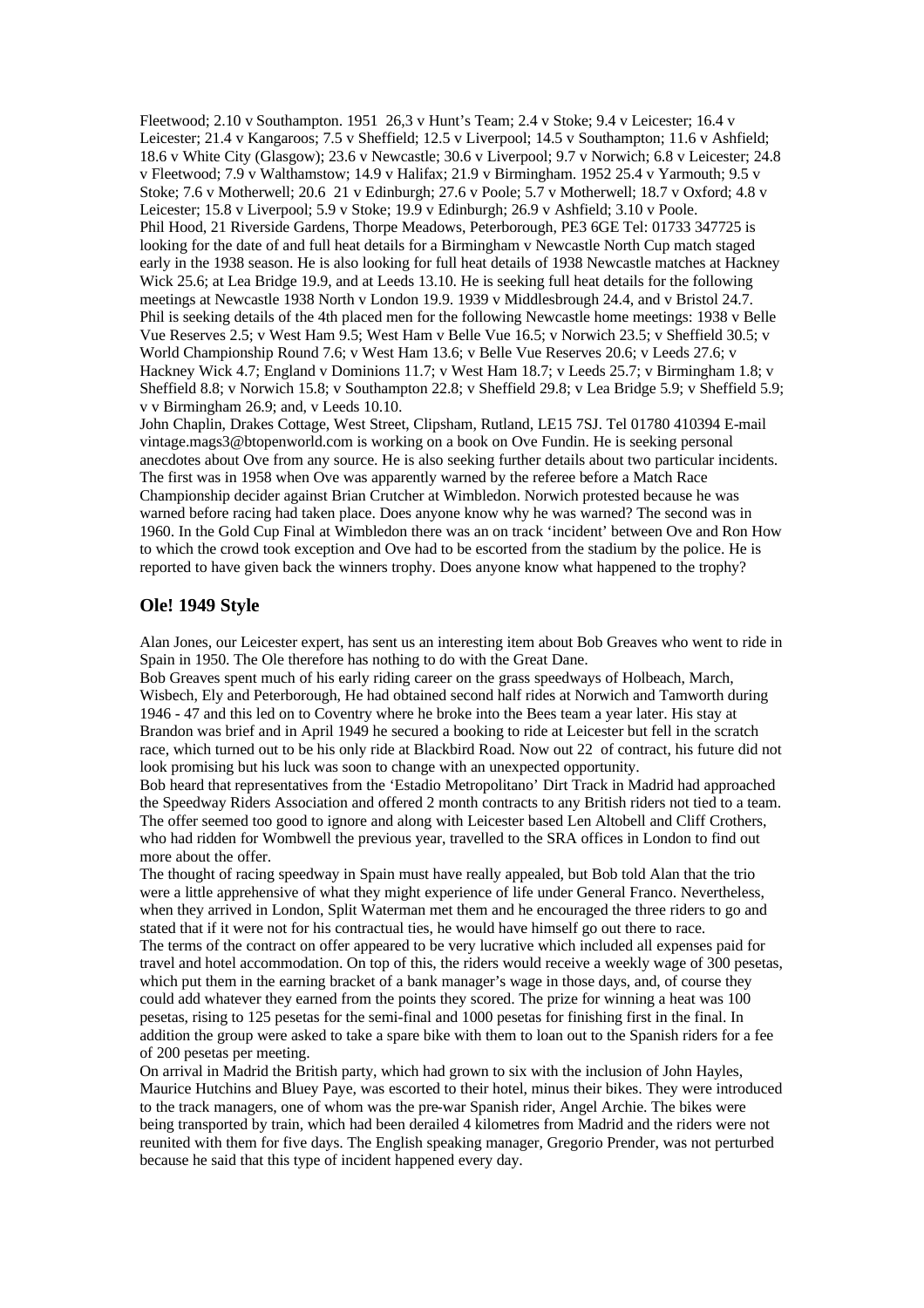When the Spanish riders saw the bikes for the first time they shook their heads in disbelief as they were still using old Rudge and Douglas dirt track machines on the 450 yard black cinder track. No doubt these were relics from the 1930s when dirt track racing was staged in Spain. This had ended in 1936 with the outbreak of the Civil War.

The arrival of the British riders was possibly the first occasion since 1936 and was to become the forerunner of a tour by a larger group in 1950 led by Ted Gibson, formerly of Plymouth. Therefore these pioneers a year earlier were heralded as stars and hardly a day passed without a reference to them in the newspapers. It even went as far as each being interviewed for Nationale de Espania radio and they also featured on the cinema newsreels.

The local riders soon took to the JAP machines and at the opening meeting on 30 June, a crowd of over 25,000 people turned up and enthusiastically 23 embraced the skills of the British riders along with their own favourites, Gomez and Ayuso. In that meeting Bob Greaves finished second on three occasions, fell once and beat Cliff Crothers in a match race. Cliff was amongst the points but engine problems held him back. John Hayles performed the best that night but that cannot be said of Len Altobell who hit the safety fence in his third outing. Len badly lacerated his foot and spent the next few weeks in hospital.

The second meeting was staged the following week but for some reason the Spanish rider, Ayuso, refused to ride and was promptly jailed for breach of contract. Bob continued his good form and Cliff had rectified his engine problems but neither could match the form of John Hayles. Due to the heat, meetings in July and August did not start until 11pm and finished in the early hours of the next morning. At the end of August the British riders were asked to stay on for a further two months but Crothers, Greaves and Altobell returned home.

Before they left their hotel, the trio received a visit from Victor Boston, a French promoter, who wanted them to race for him the next season and left his contact details. Only Cliff Crothers took up the offer to return.

The story ends when the riders were paid in cash to cover their return travel expenses as they were aware that it was against the law to take Spanish currency out of the country and if found out the trio would face a term in prison. They decide to seek the advice of the British Consul in Madrid who confirmed their thinking but offered no help on the matter.

Alan did not ask Bob if he converted his wad of pesetas into euros when the currency changed. (Anyone with details of overseas tours by British based riders ?)

### **Coventry 1936**

Colin Parker, from Kenilworth mentions the ten meeting season at Coventry Brandon which were unlicensed and featured riders using aliases. He recalls one racer called Frank De Resque (De Resque were cigarettes) who took part in several of the Sunday afternoon events promoted by Syd Farndon (Tom's elder brother). De Resque was actually Les Brooke, a Coventry motor and motor cycle dealer who had raced at the Tamworth Mile Oak venture in 1934.

**Deadline for items for next edition is : 31st January 2004 The Speedway Researcher is edited and published by :**

**Graham Fraser Jim Henry 7 B Bruce Street, 90 Greenend Gardens, Stirling, FK8 1PD Edinburgh, EH17 7QH Tel : 01786 471992 Tel : 0131 664 7185 24**